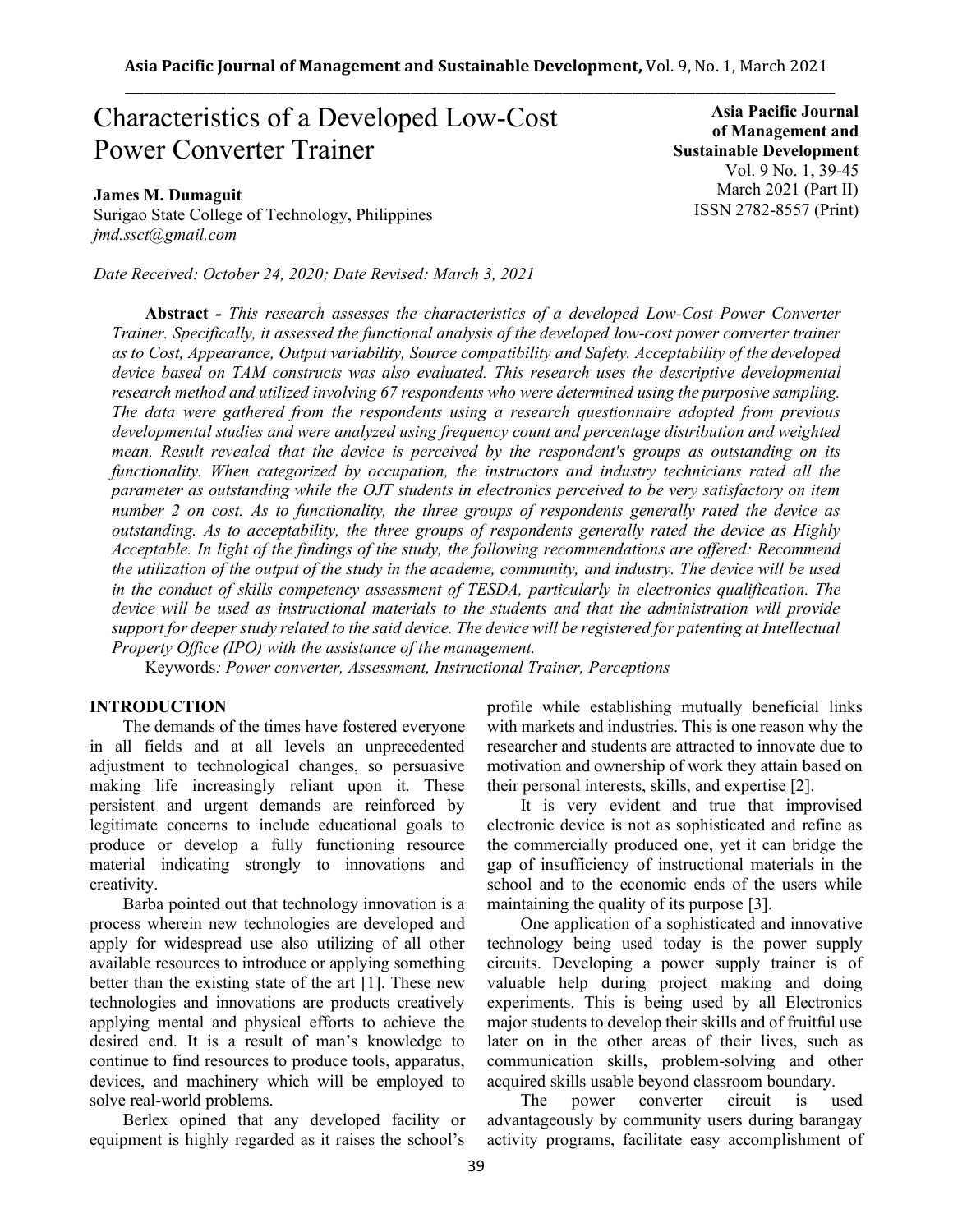household chores, a productive increase of quota outputs among manufacturing industries and economically wise among ordinary consumers or users.

Oakes stressed that the development and utilization of instructional materials, device or equipment is an important issue of educational significance [4]. Nowadays, the use of teaching or learning aids is perceived as an integral component of shop room teaching as they highly facilitate knowledge and understanding of the subject lesson being discussed promoting motivation, interest, attention, and interaction between shop instructors and students.

Due to the rapid advancements that have increasingly conquered the work sector today, the demand to develop an electronic device to facilitate completion of assigned tasks or project was a felt need by the researcher to study and further investigate how this electronics trainer influence or affect students technical skills formation before and after using it in their circuits connection and electronic components application.

## **Theoretical Background**



The conceptual framework of the study.

This study is anchored primarily on Technology Acceptance Model (TAM) Model in order to test the acceptability of the proposed device [5]. The design theories and methods used for the device are value engineering (VE) and functional analysis. The theoretical framework also elaborates the different theories principles used in this study such as transformer theory, capacitance theory, and inductance theory of Michael Faraday as well as rectification,

power regulation theories of Shockley and Bardin and Resistance theory of George Simon Ohm.

**Transformer Theory.** A transformer principle was demonstrated by Faraday in 1831, it was used to demonstrate the concepts of electromagnetic induction [11]. A transformer is a device that changes electrical energy which means *to change.* The pressure that drives an electric current through a wire is called voltage. The transformer changes the voltage and current from low to high and vice versa [4].

Grob emphasized that a transformer is an application of mutual inductance. The purpose of the transformer is to transfer power from the primary, where the generator is connected to the secondary winding [6]. The transformer is used to provide power to the load resistance instead of connecting directly to the load whenever the load requires alternating current AC voltage higher or lower than a generator voltage.

**Capacitance Theory**. It is a measure of the ability to measures the ability of a capacitor to holds electric charges. When the AC voltage is applied to a capacitor, it is continually being charged and discharged, and the current flows in and out the capacitor dependent on the supply frequency [7].

**Inductance Theory.** According to Siskind [18], induction theory pertains to an electrical phenomenon which always tends to oppose any change in current in the circuit [8]. This induction theory is commonly applicable in all types of AC motors that are generally used in some commercial and industrial establishments.

**Resistance Theory**. It is an electrical phenomenon or quantities that regulate the flow of current according to the theory of George Simon Ohm in 1847.A resistance is measured in ohms [10].

## **OBJECTIVE OF THE STUDY**

This research assessed the value engineering of the developed low-cost power converter trainer. Specifically, it assessed the following: Functional analysis of the developed low-cost power converter trainer as to Cost, Appearance, Output variability, Source compatibility and Safety; and acceptability of the developed power converter trainer based on TAM constructs

## **RESEARCH METHODOLOGY**

## **Research Design**

This research used descriptive developmental research method. According to Nala (2016), the descriptive development research describes and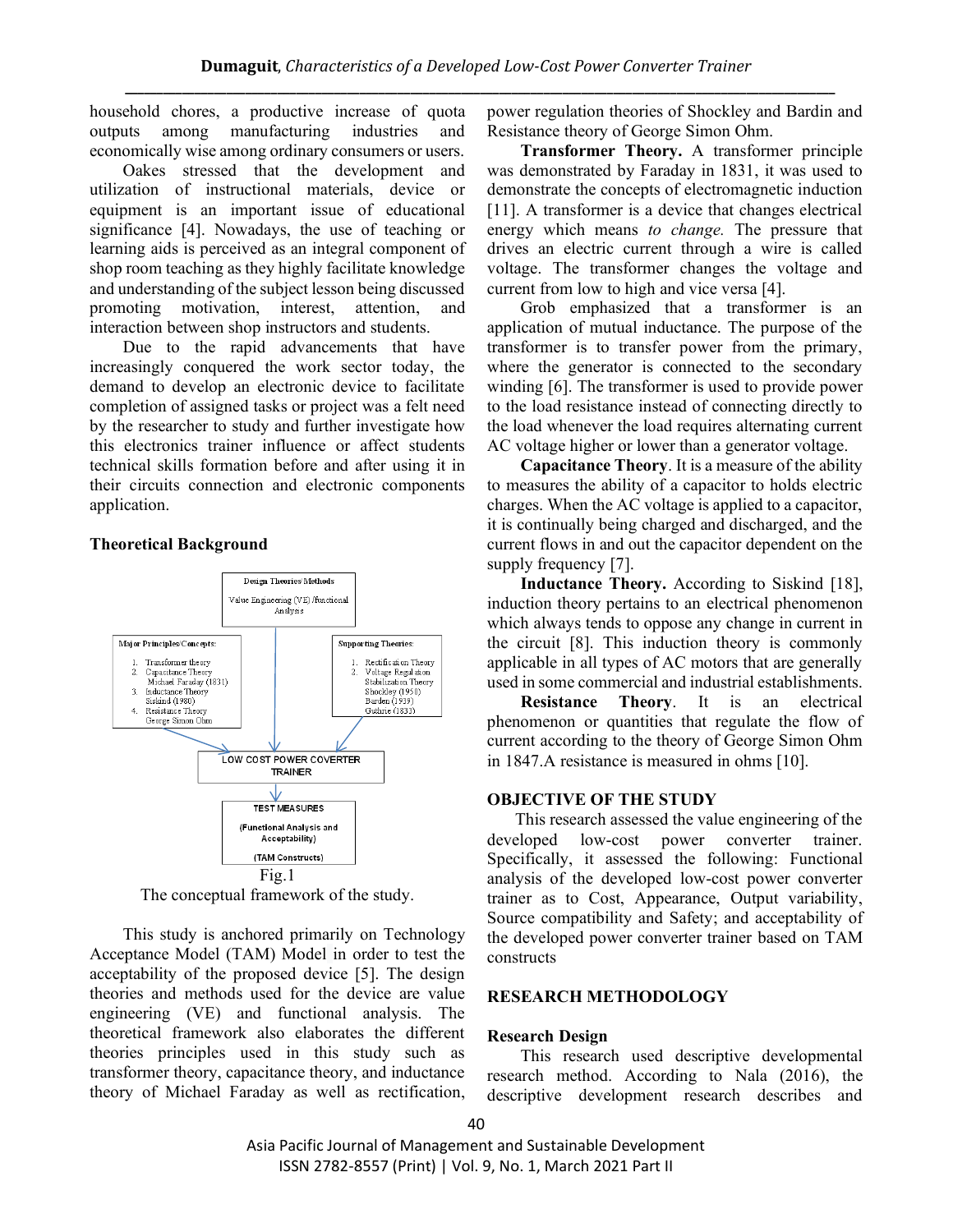interprets the present characteristics or development of a subject or phenomenon through stages.

The study utilizes the purposive sampling since the study targets a particular group of people. Specifically, the Electronics OJT students, industry technician and instructors/professors of Electronics Technology of SSCT.

#### **Research Environment**

The study was conducted in Surigao State College of Technology, Surigao City Campus. The institution is situated along Narciso and Magallanes streets, Surigao City which is the only State College in the Province of Surigao Del Norte and Dinagat Islands. It has 3 campuses located at Malimono, Surigao Del Norte, Del Carmen, in Siargao and Mainit, Surigao Del Norte.

### **Respondents**

The respondents of this study were 86 Electronics students in the Bachelor of Electronics Engineering Technology course of Surigao State College of Technology, Surigao City.

### **Respondents**

The respondents of the study were 10 Industry Technicians of Surigao City, 48 Electronics OJT Students and 9 instructors/professors of Surigao State College of Technology, Surigao City Campus.

| <b>Table 1. Distribution of the Respondents</b> |
|-------------------------------------------------|
|-------------------------------------------------|

| <b>Respondents</b>         |    | $\frac{6}{10}$ |
|----------------------------|----|----------------|
| <b>OJT</b> Students        | 48 | 71.64          |
| <b>Industry Technician</b> | 10 | 1493           |
| Instructor/Professor       |    | 13.43          |
| Total                      |    |                |

## **Research Instrument**

The instrument used in the study was the questionnaire adopted from the previous developmental studies.

The questionnaire is divided into four parts. Part 1 deals on the functional analysis of the developed lowcost power converter trainer as to cost, appearance, output variability, source compatibility, safety. Part II deals on the acceptability of the developed power converter trainer based on TAM construct. Part III deals on the findings of the respondents during the testing of the device. Part IV deals on the recommendations of the respondents.

#### **Data Analysis**

Frequency and Percent Counts. These are used to determine the profile of the respondents. Weighted Mean. This is used to analyze the data pertaining to the evaluation of the power converter trainer as assessed by the respondents.

## **RESULT AND DISCUSSION**



Figure 1. Mean Responses of different users on the Cost

The graphical representation of the responses of professors, industry technician, and students range from 3.40 to 4.0, which means that the variations of the responses fall within the category of very satisfactory and outstanding only. For a graphical representation of the responses of professors, industry technician, and students range from 3.40 to 4.0, which means that the variations of the responses fall within the category of very satisfactory and outstanding only. For students, it is the indicator number 2, "Device can be assembled using recycled components and materials" is the lowest when it comes to cost. Meanwhile, both the electronics professors and industry technician perceived that indicator number 1, "Components and materials readily available in the locality" are the lowest. However, this does not mean that it is very low since this indicator is just one unit below the highest indicator. For students, it is the indicator number 2, "Device can be assembled using recycled components and materials" is the lowest when it comes to cost. Meanwhile, both the electronics professors and industry technician perceived that indicator number 1, "Components and materials readily available in the locality" are the lowest. However, this does not mean that it is very low since this indicator is just one unit below the highest indicator. Essentially, technology innovation can be a crucial component of any effort to address needs and better serve individuals and families. This, in turn, encourages experimentation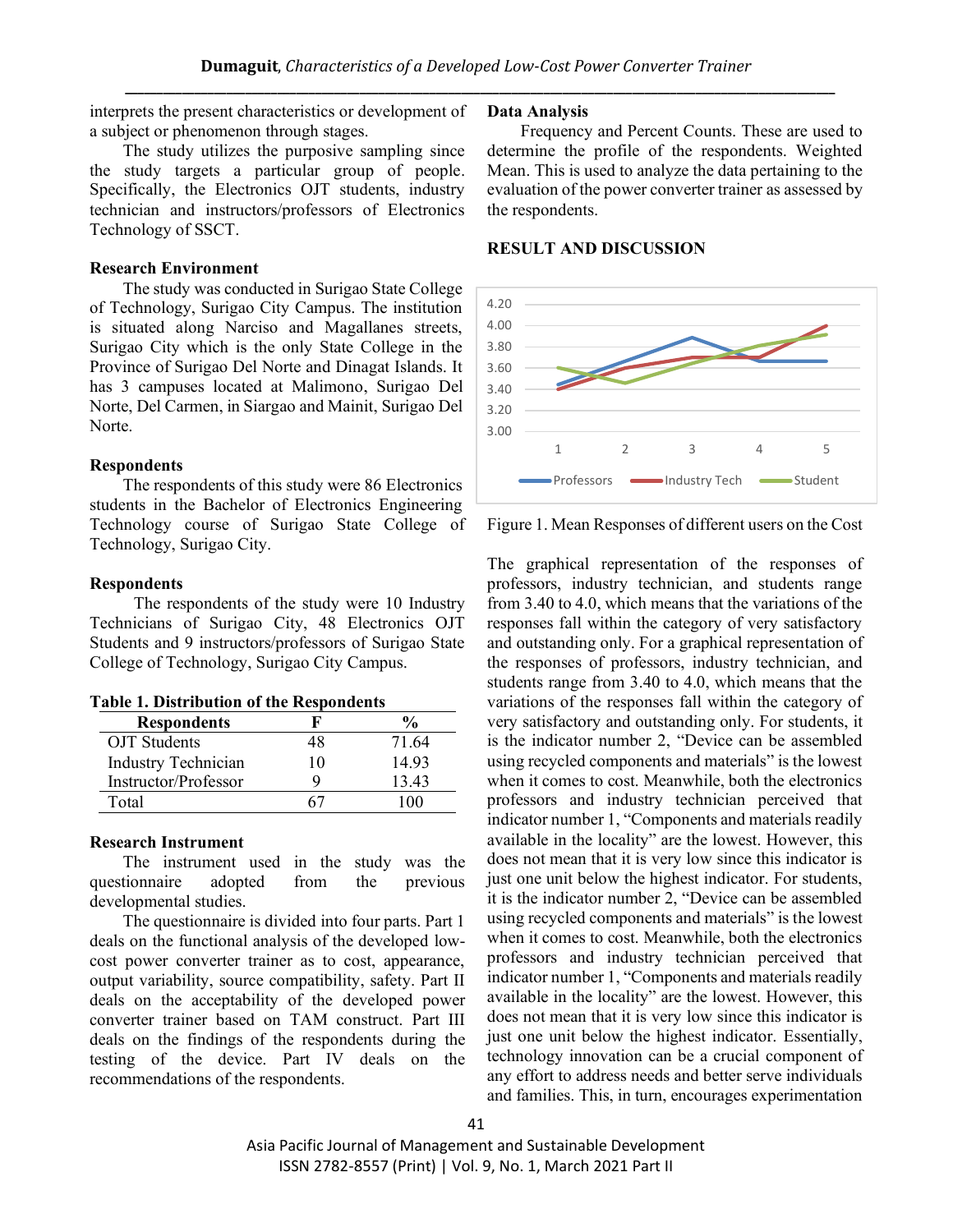with at low cost and low risk, leading to innovative ways of using technology to deliver healthcare and human services. It is relevant to improve assessment processes by means of technological innovation given the learning capacity it provides to all parties involved: students, teachers and educational institutions (Rivas & Arrufat 2016)



**Figure 2. Responses of Different Users/ respondents on Aesthetics and Appearance**

Figure 2 showed a comparison of the responses of professors, industry technician, and students. The figure showed on a smaller scale how the responses differ. Although, statistical significance was not tested as the difference of their responses. The figure showed what indicator number they differ in their responses. Most notable in the responses of the three groups is the item 2, 4 and 5. For the professors,indicator 2, "*The components and other peripherals are well arranged for the comfortability of the users"* was considered the lowest average. Meanwhile, the indicator 5, "*The device used binding post paired with a jack to avoid short circuits and maintain good appearance of RMSPS*" was the least feature of the device. This further means, that all the needed requirements for aesthetic considerations are fully accomplished. Aesthetics regarding how electronics professors, industry technician, and students perceived the device as beautiful and attractive based on their perception of beauty. Furthermore, the visual appearance of the device had a positive effect on performance, leading to reduced task completion times for the attractive model [16].

Figure 3 showed the comparison of the responses of the respondents on the different indicators of output variability. Two points that are very notable in the graph since these are the two very low points, those indicators 1 and indicators 5 for the responses of the electronics professors.



**Figure 3. Responses of Different users/ respondents on Output Variability** 

Meanwhile, industry technicians also showed high values for the indicators 2 and 3. While students' remains in the middle points relative to both the electronics professors and industry technicians. The goal of device variability analysis is to predict their impact on circuit performance variability hence design tolerances and ultimately yield [13].



#### **Figure 4. Responses of different users/respondents on Source Compatibility**

The pattern of responses of the electronics professors and industry technician almost obeyed the same pattern for their perception on the compatibility of the device on its source, while students' responses obeyed a different path as shown in the graph. One notable point, for example, is the students' response to indicator 1 and indicator 5. The response of the students on indicator 1, "*The device is designed suitably to the source to be supplied*" is below the responses of the electronics professors and industry technician, similarly for the indicators 3 to 5, where students totally showed a different direction than the electronics professors and industry technician. Although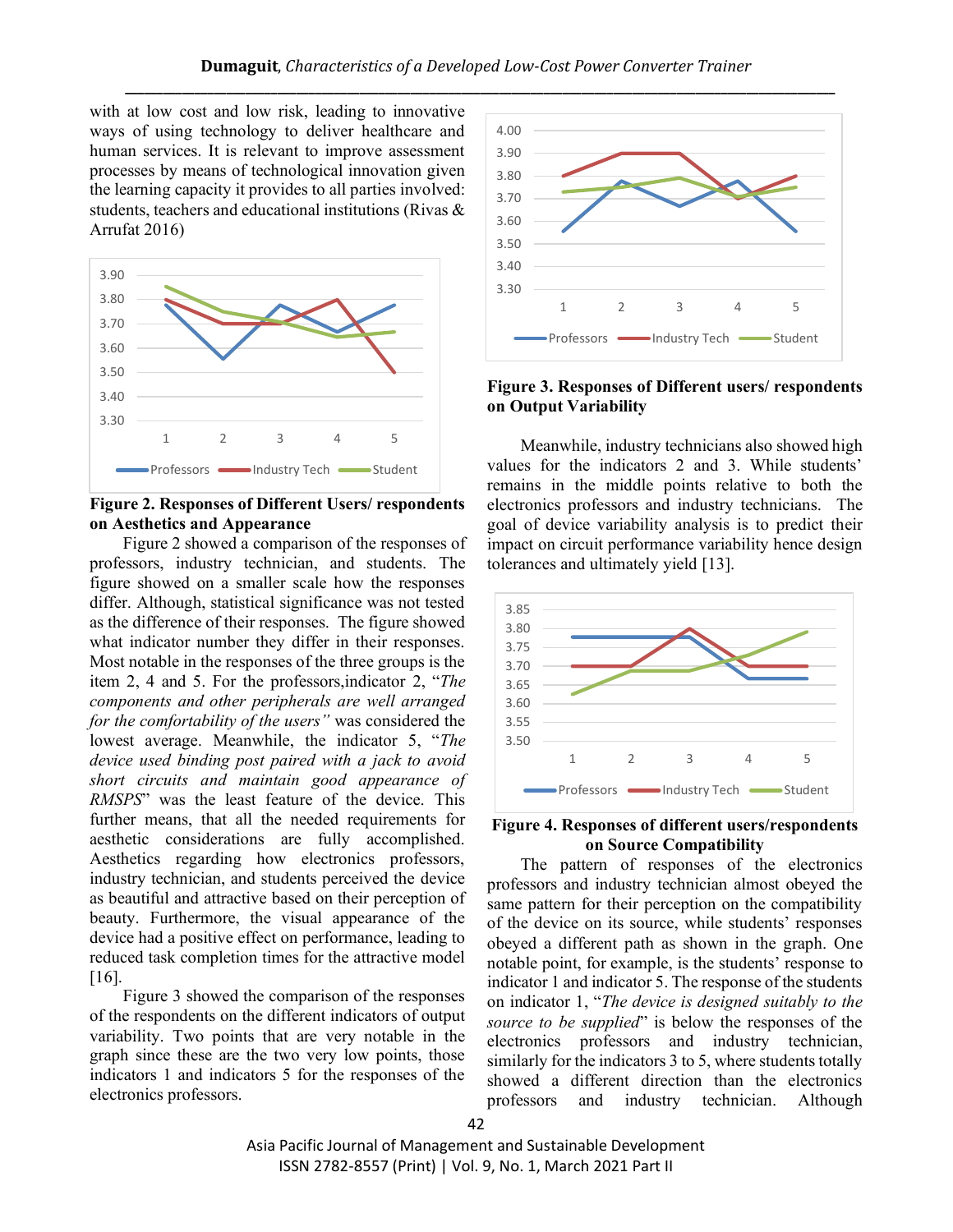respondents are in opposing patterns of responses, they all under the range of outstanding category, which that the devise output compatibility according to the perception of the respondents have fully accomplished the necessary requirements for output compatibility. If they perceive themselves as compatible with the device, recipients perceive the review as more helpful because they attribute the review's content to the quality of the reviewed object; if they regard it as incompatible, recipients assume the review reflects the personal dispositions of the reviewer and discount its helpfulness [11].



**Figure 5. Responses of different users/respondents on Safety**

Looking at the comparison of the responses of the electronics professors, industry technician, and students as shown in Figure 5, students and industry technician follows almost the same pattern of responses. While, electronics professors has an opposite trend in the graph particularly on item number 5, where the three lines crossed. These results might suggest that increasing levels of awareness and familiarity with technology could help mitigate concerns for safety, reducing this potential attitudinal barrier to their rapid adoption [12].



**Figure 6. Responses of different users/ respondent on the Performance of the Device.** 

Looking at the pattern in Figure 6, the comparison of the performance ratings of the different respondents shows that both the pattern of the responses of the Onthe-job trainee and Industry Technician are the same. Item 2 shows that they both agree that item 2 has the highest ratings for the performance indicators. Thus it is imperative to augment the cooling systems of device to obtain optimum performance. But the use of active coolers puts additional stress on the Power Supply Unit of the laptop [8]. This can increase the demand for power on the battery, thus leading to a faster power drain of the laptop's battery [8].



**Figure 7. Responses of different users/ respondents on Service and Maintenance of the device**

As shown in Figure 7 the pattern of the responses of the Electronics professors and the student are almost the same particularly on the items 1 to 3, however, the pattern suddenly shifted for indicators 4 and 5. The electronics professors and students differ in their responses for items 4 and 5. Note that the industry and students have the same pattern for the items 3 to 5. The definition of a general approach to maintenance, employing knowledge-based technology could be applicable. This view recognizes the essential need of successful maintenance to use and transfer knowledge about the business domain and its systems [10].

In Figure 8, Comparing the responses of different respondents from industry technician, electronic professors, and on-the-job trainee pattern showed that industry technician and students for items 1 to 3, and both electronics professors and industry technician. Note that all the responses of the different respondents differ in the directions of their responses for items number 5. Some students used more than one device/application, this can be attributed to that most students felt they were tech savvy; therefore, the devices/applications are easy to use. Students from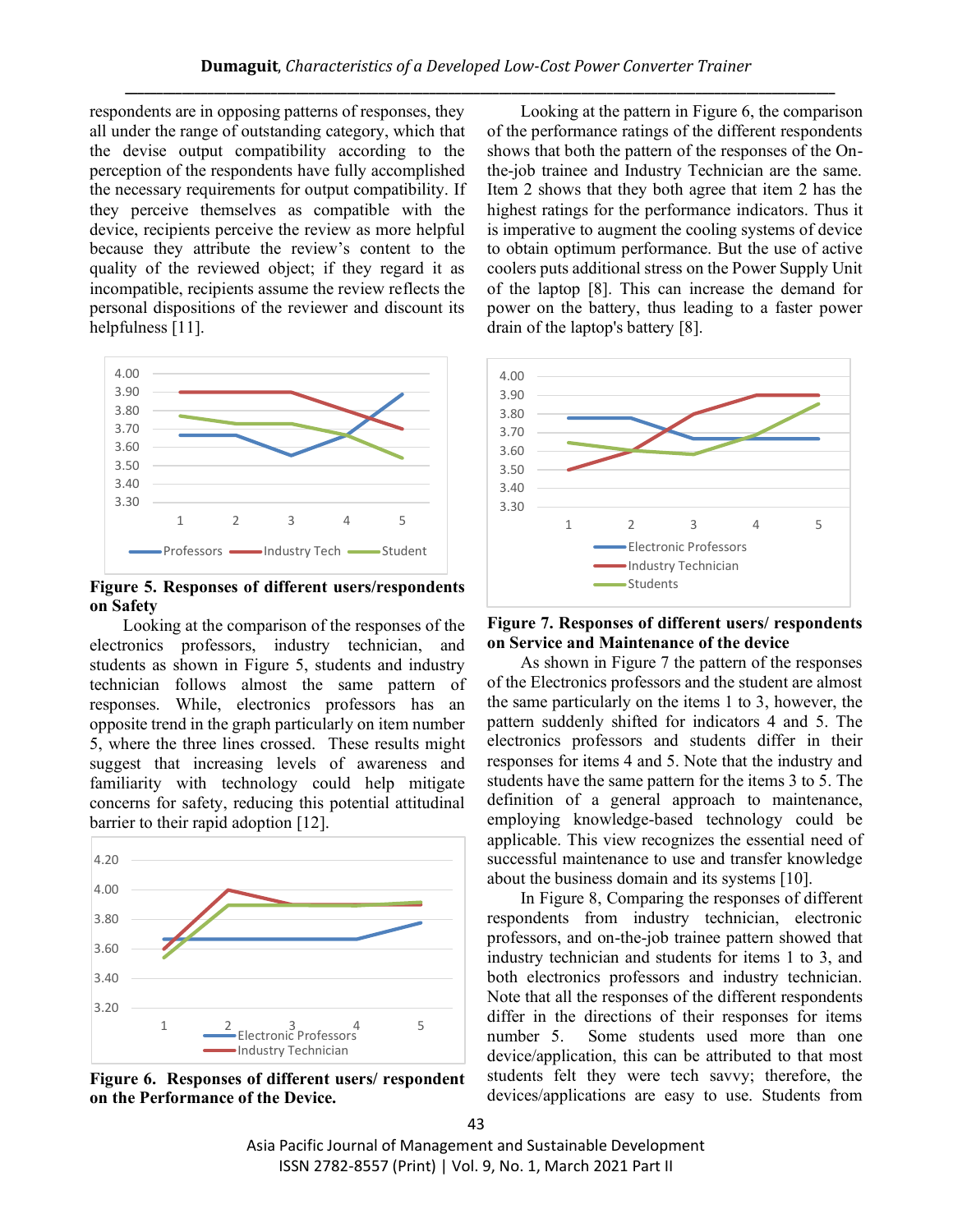both the groups indicated that they would use devices/applications in the future, this can be attributed to their positive attitude towards usefulness and satisfaction. [17].



**Figure 8. Responses of different users/ respondents on the Ease of Use of the device** 

### **Findings**

The device is perceived by the respondent's groups as outstanding on its functionality. When categorized by occupation, the instructors and industry technicians rated all the parameter as outstanding except on item number 1 on cost wherein they rate very satisfactory while the OJT students in electronics, perceived to be very satisfactory on item number 2 on cost. As to functionality, the three groups of respondents generally rated the device as outstanding. As to acceptability, the three groups of respondents generally rated the device as Highly Acceptable.

## **CONCLUSION**

Based on the above perceptions of the respondents, most of them were electronics graduates, well trained and duly certified by TESDA on electronics qualification that industrial and commercial experience and expertise made them qualified for this assessment. It was noted that the appropriateness of the device was considered the standards set forth by the National Electrical Code (NEC) and Philippine Electrical Code (PEC) and conformed to the national standards for TESDA competency assessment for electronics products assembly servicing NC II qualification. Moreover, the device is convenient and helps augment the insufficiency of instructional materials and can be utilized for skills competency assessment in electronics technology qualification.

### **RECOMMENDATIONS**

Recommend the utilization of the output of the study in the academe, community, and industry.

2. The device will be used in the conduct of skills competency assessment of TESDA, particularly in electronics qualification. The device will be used as instructional materials to the students and that the administration will provide support for deeper study related to the said device. The device will be registered for patenting at Intellectual Property Office (IPO) with the assistance of the management.

## **ACKNOWLEDGEMENT**

The author would like to express his gratitude to the people who in one way or another contributed to the success of this study.

### **REFERENCES**

- [1] Barba, J. A. (2006). Building Utilities Electrical, Mechanical, Acoustic. Andes Mountain Printers, Bitano, Legaspi City, Albay
- [2] Berlex, A. (2012). Selection, utilization, and evaluation of instruction: Fundamentals of Educational technology. Ibadan: Y- Books
- [3] Davis, F. (1989). Technology Acceptance Model.http://edutechwiki.unige.ch/en/Technology\_acc eptance\_model.date retrieved: January 23,2019.
- [4] Enriquez, M. Q. and Gantalao, F. T. (2004). Simple Electronics. Andes Mountain Printers#251.Francisco St., Malinta, Valenzuela City. 311pp.
- [5] Faraday, M. (2018). Faraday's Law of Induction: How Transformer Work. Retrieved in [https://www.arrow.com/en/research-and](https://www.arrow.com/en/research-and-events/articles/how-transformers-work#:~:text=Transformers%20contain%20a%20pair%20of,that%20winding%20via%20electromagnetic%20induction)[events/articles/how-transformers](https://www.arrow.com/en/research-and-events/articles/how-transformers-work#:~:text=Transformers%20contain%20a%20pair%20of,that%20winding%20via%20electromagnetic%20induction)[work#:~:text=Transformers%20contain%20a%20pair](https://www.arrow.com/en/research-and-events/articles/how-transformers-work#:~:text=Transformers%20contain%20a%20pair%20of,that%20winding%20via%20electromagnetic%20induction) [%20of,that%20winding%20via%20electromagnetic%](https://www.arrow.com/en/research-and-events/articles/how-transformers-work#:~:text=Transformers%20contain%20a%20pair%20of,that%20winding%20via%20electromagnetic%20induction) [20induction](https://www.arrow.com/en/research-and-events/articles/how-transformers-work#:~:text=Transformers%20contain%20a%20pair%20of,that%20winding%20via%20electromagnetic%20induction)
- [6] Gates, E. D. (2001). Introduction to Electronics. Fourth Edition. Delmar, a division of Thomas Learning.430pp.
- [7] Grob, B. (1993). Basic Electronics. Seventh Edition. Echanis Press, Inc.760 Boni Avenue, Mandaluyong **City**
- [8] Go, M. B. & Calzada, L.M. (2019). Development and performance of microcontroller-based laptop cooler. Journal of Agriculture and Technology Management  $(JATM)$  22(1): xx-xx (January-June 2019) In Press
- [9] Jenneson, J. (2003). Electrical Principles for Electrical Trades. Fifth Edition. McGraw-Hill Australia Pty Limited.
- [10] Layzell P.J & Macaulay, L. P. (2014). An Investigation into Software Maintenance -Perception and Practices. Journal of software maintenance: Research and Practices, 6(3), 105-120.